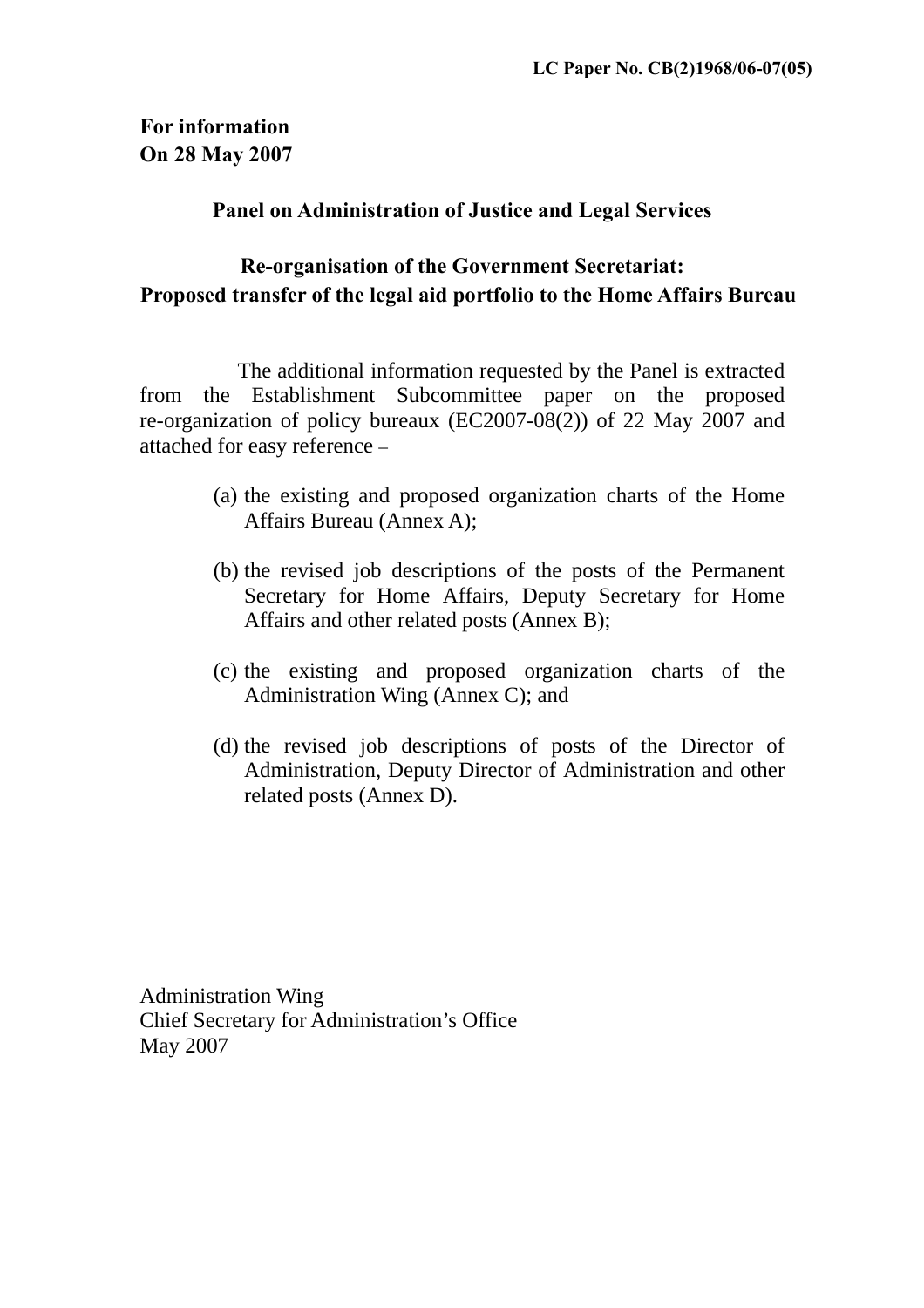# **Annex A Enclosure 11(a) to EC(2007-08)2**



#### **Existing Organisation Chart of the Home Affairs Bureau**

Note: For the purpose of this exercise, only permanent posts and supernumerary posts created with LegCo's approval or under delegated authority for more than 6 months are featured.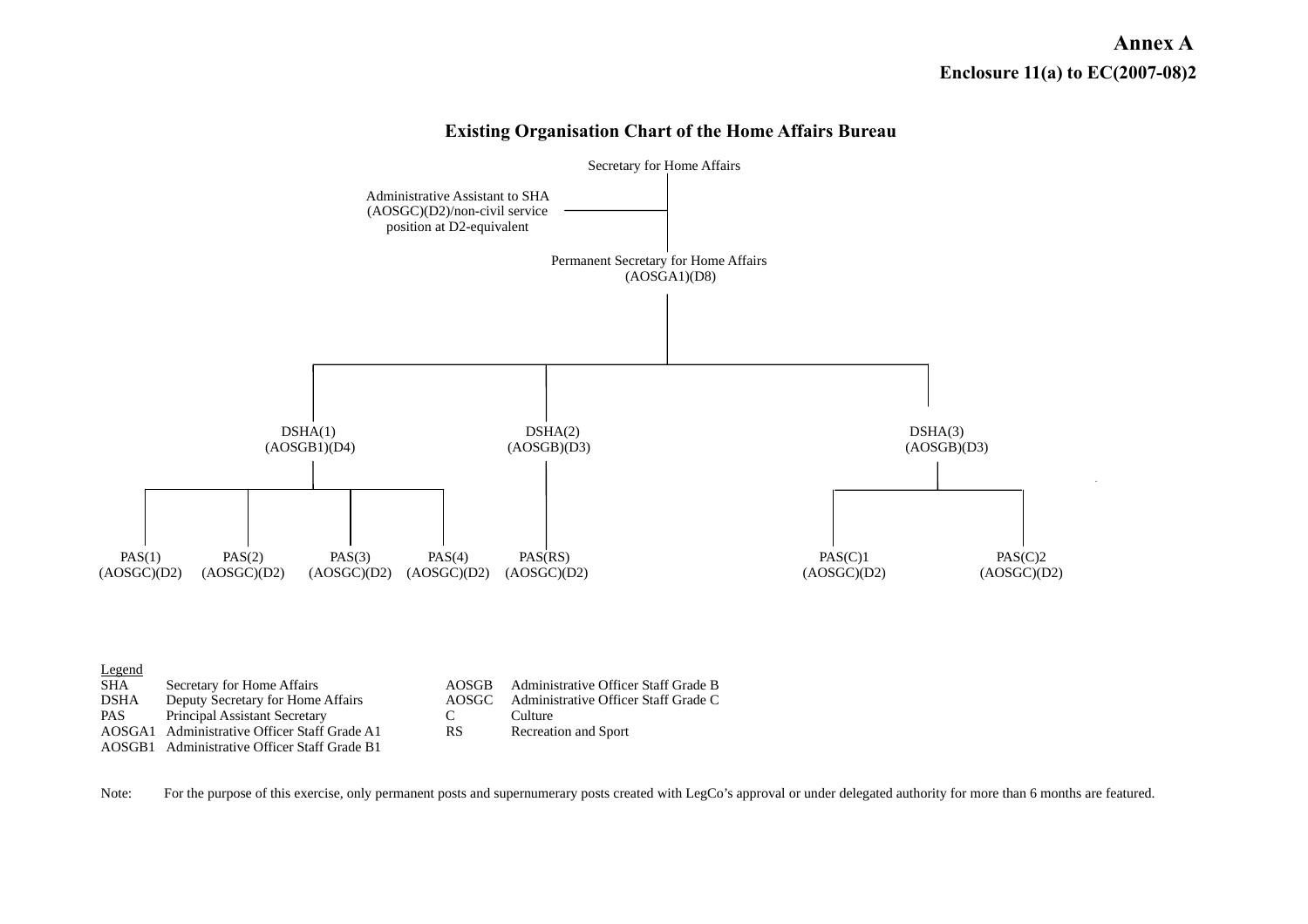

#### **Proposed Organisation Chart of the Home Affairs Bureau**

Note: For the purpose of this exercise, only permanent posts and supernumerary posts created with LegCo's approval or under delegated authority for more than 6 months are featured.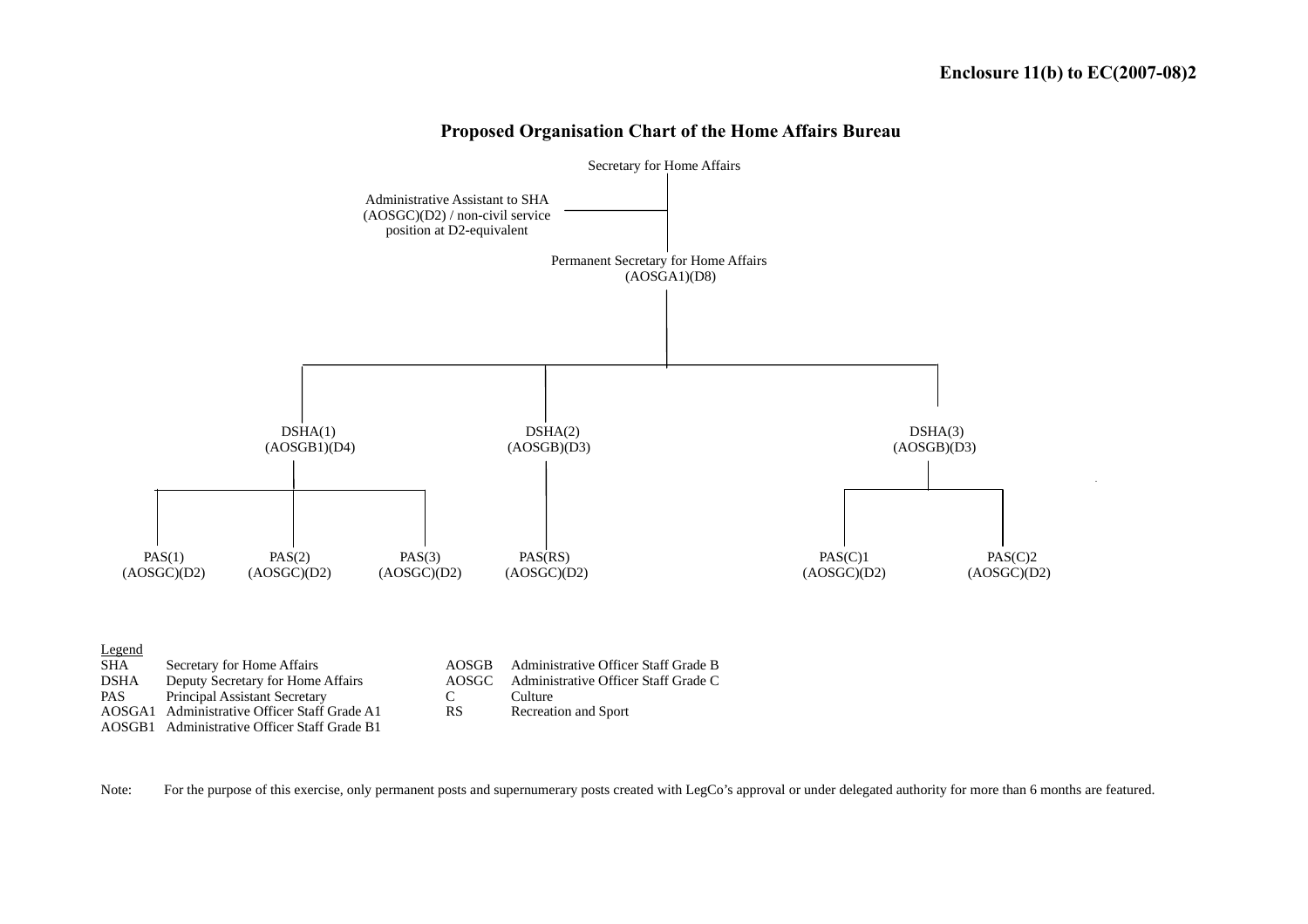# **Enclosure 11(c) to EC(2007-08)2**

### **Job Description Permanent Secretary for Home Affairs**

**Rank** : Administrative Officer Staff Grade A1 (D8)

**Responsible to :** Secretary for Home Affairs (SHA)

### **Main Duties and Responsibilities –**

- 1. To lead the formulation of policies under the purview of Home Affairs Bureau (HAB) and make recommendations to SHA, including policies on youth development, gambling, civic education promotion, religion, recreation and sport, arts and culture, legal aid, social enterprise, community building, District Administration development, building management, entertainment licensing and oversee two major projects, i.e. the West Kowloon Cultural District development and the 2008 Beijing Olympic Equestrian Events.
- 2. To assist SHA in explaining policies to the community, and in securing the support of the public and the Legislative Council.
- 3. To assist SHA in securing and deploying the financial and staffing resources needed to implement agreed policies and programmes.
- 4. To steer and strategise work of Home Affairs Department (HAD) and Leisure and Cultural Services Department (LCSD) particularly on support of the enhanced role of District Councils and chair the Steering Committee on District Administration with a view to enhancing the work of government in districts.
- 5. To uphold the reliability and professional excellence in the delivery of services by HAD and LCSD.
- 6. To assume housekeeping roles in respect of Information Services Department and Legal Aid Department.
- 7. To serve as the Controlling Officer for the expenditure head of HAB and to ensure proper use of financial resources within the bureau.
- 8. To manage staff resources in HAB.

--------------------------------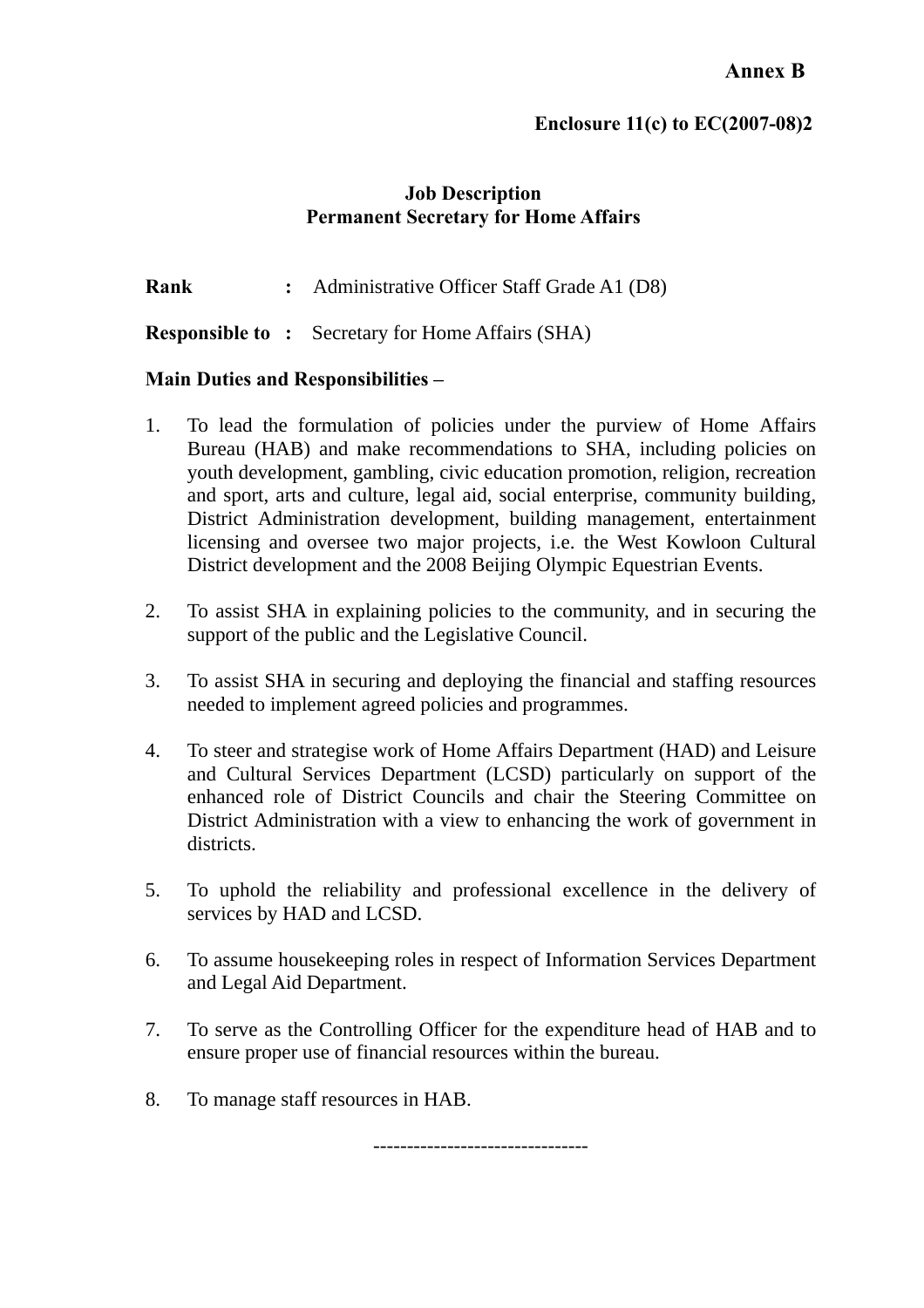# **Enclosure 11(d) to EC(2007-08)2**

# **Job Description Deputy Secretary for Home Affairs (1)**

**Rank :** Administrative Officer Staff Grade B1 (D4)

**Responsible to :** Permanent Secretary for Home Affairs

### **Main Duties and Responsibilities –**

- 1. To oversee the policy on youth development and plan for commissioning the Centre for Youth Development in full consultation with the Commission on Youth.
- 2. To oversee the gambling policy and perform the role of licensing authority for horse racing, soccer betting and lotteries in consultation with the Betting and Lotteries Commission.
- 3. To formulate policies and oversee implementation of programmes in civic education promotion including building a harmonious society in consultation with the Committee on Promotion of Civic Education.
- 4. To take forward the Government's agenda on promotion of social enterprises to assist the disadvantaged and oversee the operation of the Enhancing Self-reliance through District Partnership programme.
- 5. To oversee the policy on legal aid and the housekeeping of the Legal Aid Department.
- 6. To monitor appointments to public sector advisory boards and statutory bodies, including promulgating guidelines on such appointments as and when needed.
- 7. To oversee the management of Trust Funds, Chinese temples and Chinese permanent cemeteries.
- 8. To undertake bureau administration and resource management of the Home Affairs Bureau.

------------------------------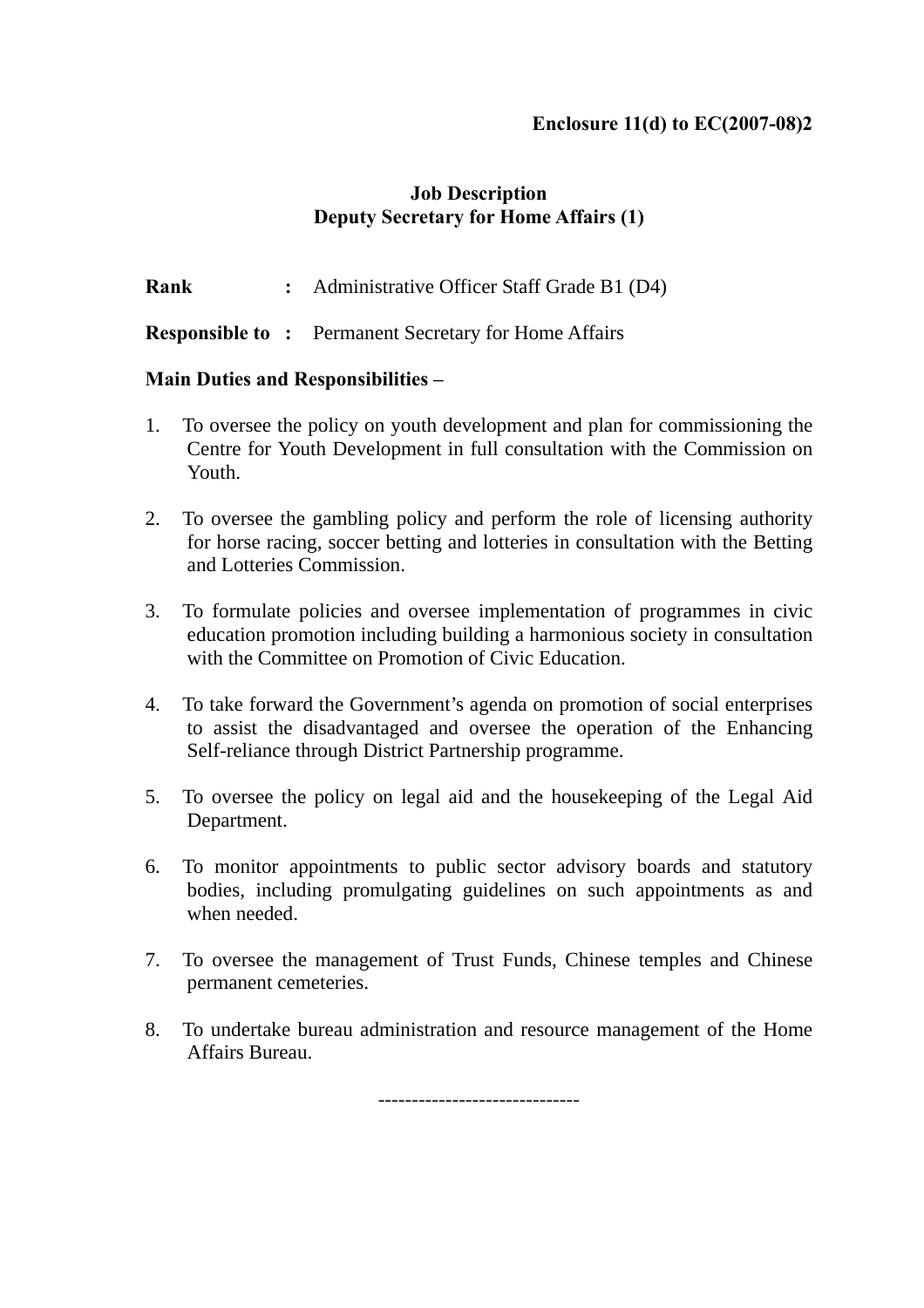### **Enclosure 11(f) to EC(2007-08)2**

# **Job Description Principal Assistant Secretary for Home Affairs (2)**

**Rank** : Administrative Officer Staff Grade C (D2)

**Responsible to :** Deputy Secretary for Home Affairs (1)

### **Main Duties and Responsibilities –**

- 1. To oversee policy matters on legal aid, including the review and development of policies on legal aid financial eligibility limits, criteria for assessing financial eligibility and criminal legal aid fee system etc.
- 2. To oversee the operation of various legal aid schemes under Legal Aid Department, including the monitoring of the implementation of the pilot scheme on mediation for legally aided matrimonial cases etc.
- 3. To handle housekeeping matters relating to Legal Aid Department, Duty Lawyer Service and Legal Aid Services Council.
- 4. To oversee legislation and education and publicity programmes to safeguard the rights of divorcees and review and formulate policies relating to wills and intestates' estates.

---------------------------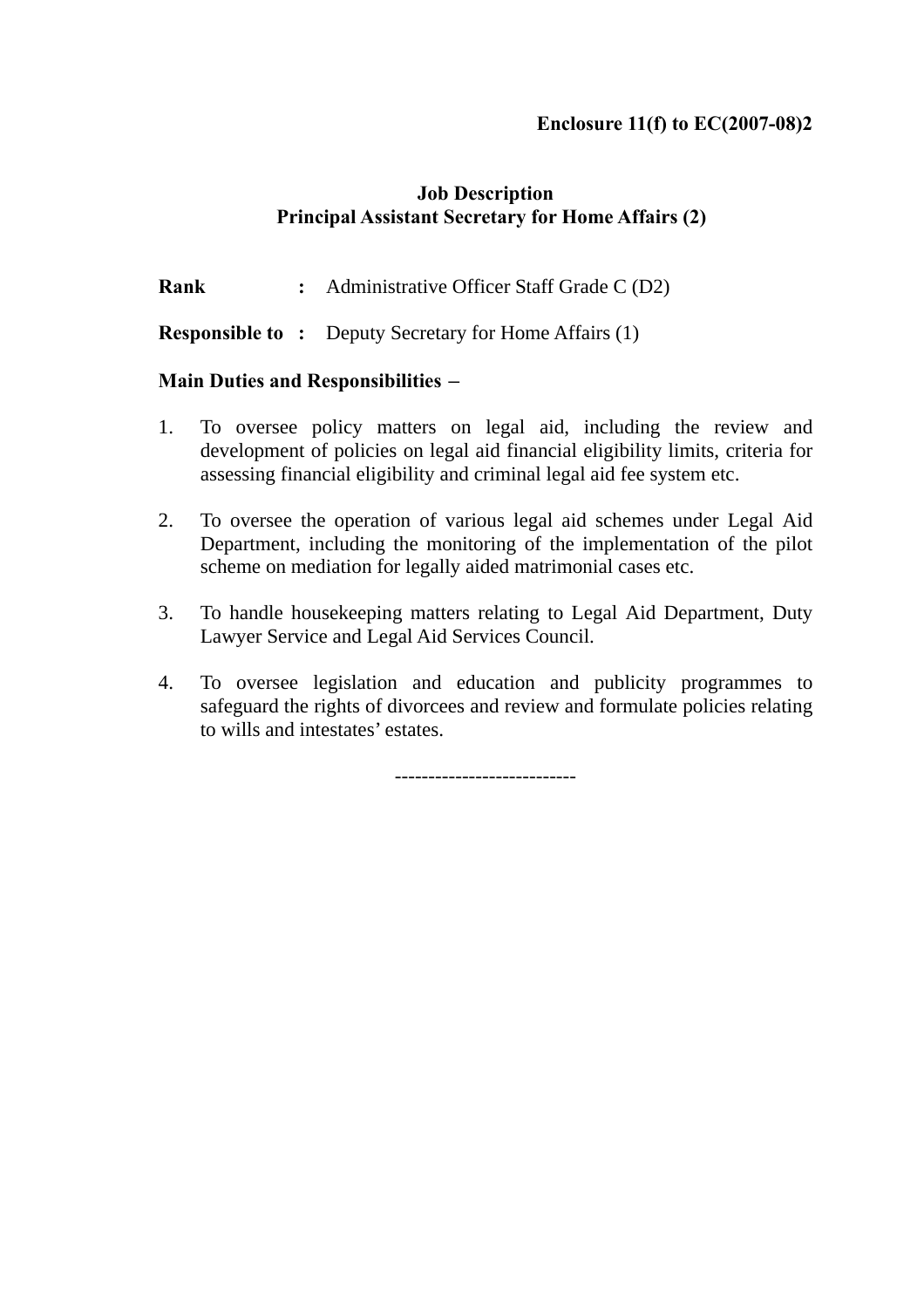**Annex C** 



**Existing Organisation Chart of the Administration Wing** 

\* Supernumerary post created with LegCo's approval

Note : For the purpose of this exercise, only permanent posts and supernumerary posts created with LegCo's approval or under delegated authority for more than 6 months are featured.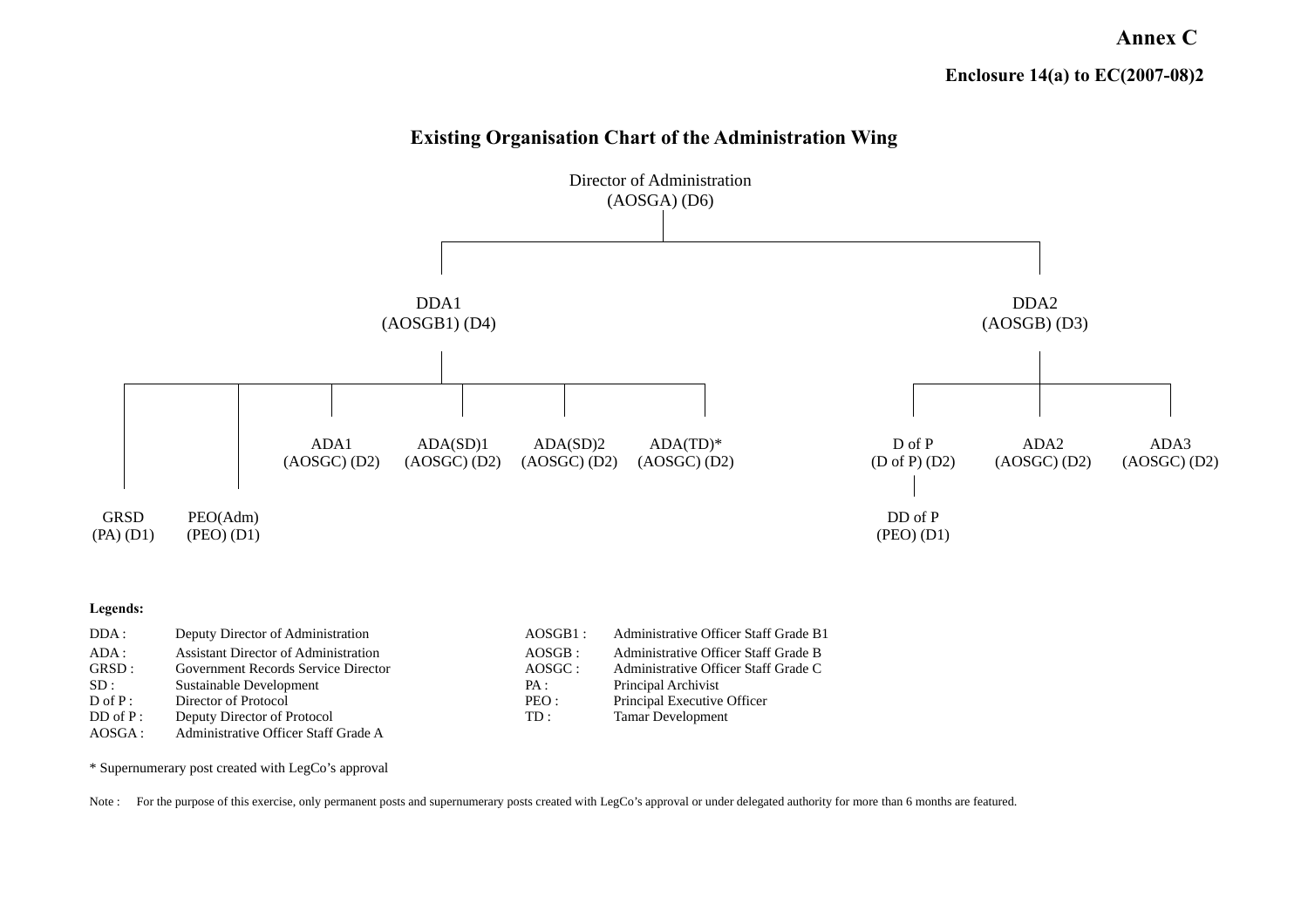



D of P: Director of Protocol PEO : Principal Executive Officer DD of P : Deputy Director of Protocol TD : Tamar Development AOSGA : Administrative Officer Staff Grade A AOSGA : Administrative Officer Staff Grade A

\* Supernumerary post created with LegCo's approval

Note : For the purpose of this exercise, only permanent posts and supernumerary posts created with LegCo's approval or under delegated authority for more than 6 months are featured.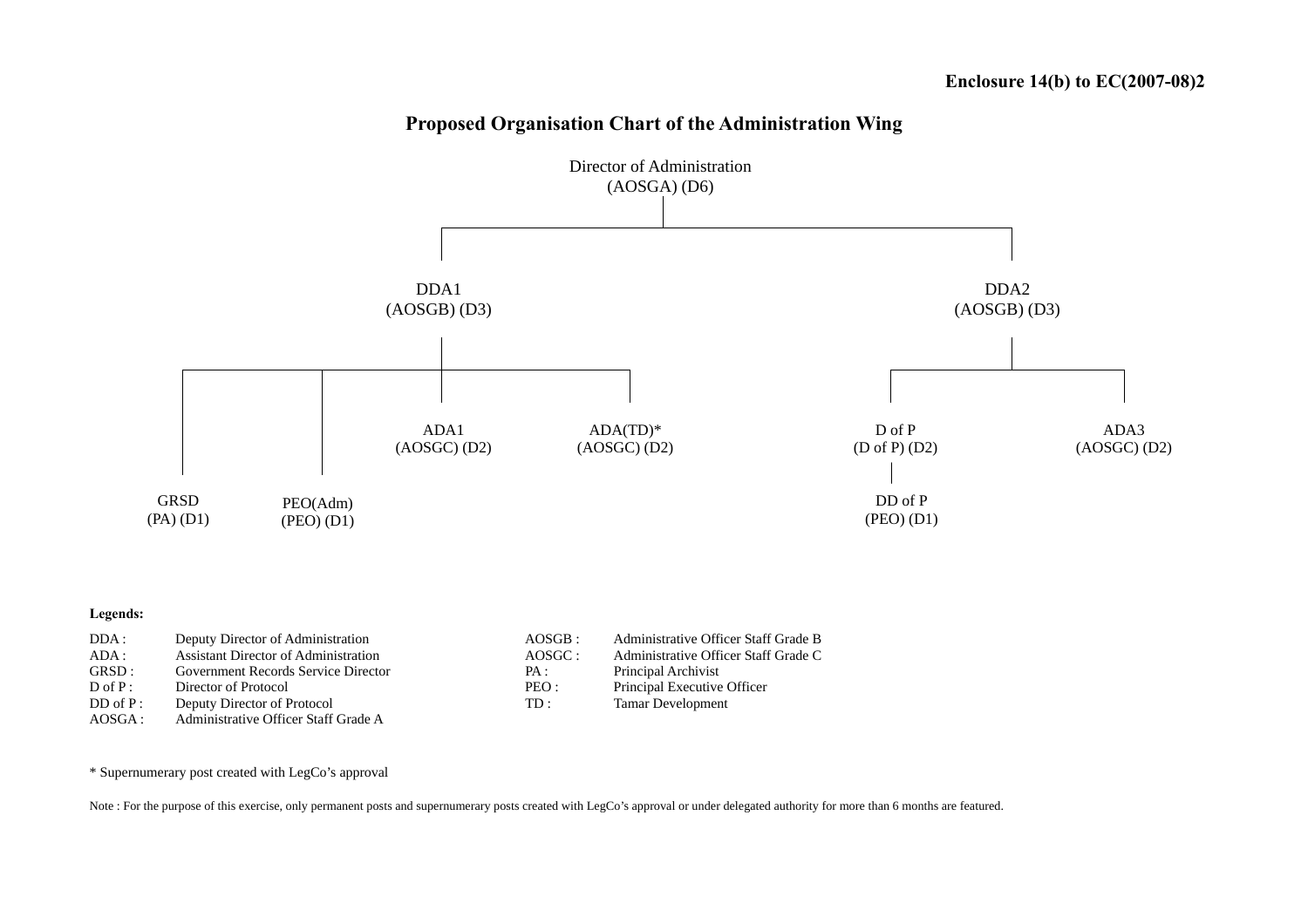# **Enclosure 14(d) to EC(2007-08)2**

# **Job description Director of Administration**

**Rank** : Administrative Officer Staff Grade A (D6)

**Responsible to :** Chief Secretary for Administration

## **Main duties and responsibilities –**

- 1. To oversee the Government Secretariat machinery including planning the Tamar Development Project.
- 2. To co-ordinate the Administration's business with the Legislative Council.
- 3. To co-ordinate the Administration's business with the Judiciary.
- 4. To housekeep the Independent Commission Against Corruption and the Office of the Ombudsman.
- 5. To deal with protocol matters and administer the system for honours and awards and the Justices of the Peace Scheme.
- 6. To deal with other subjects as the Chief Secretary for Administration assigns.

------------------------------